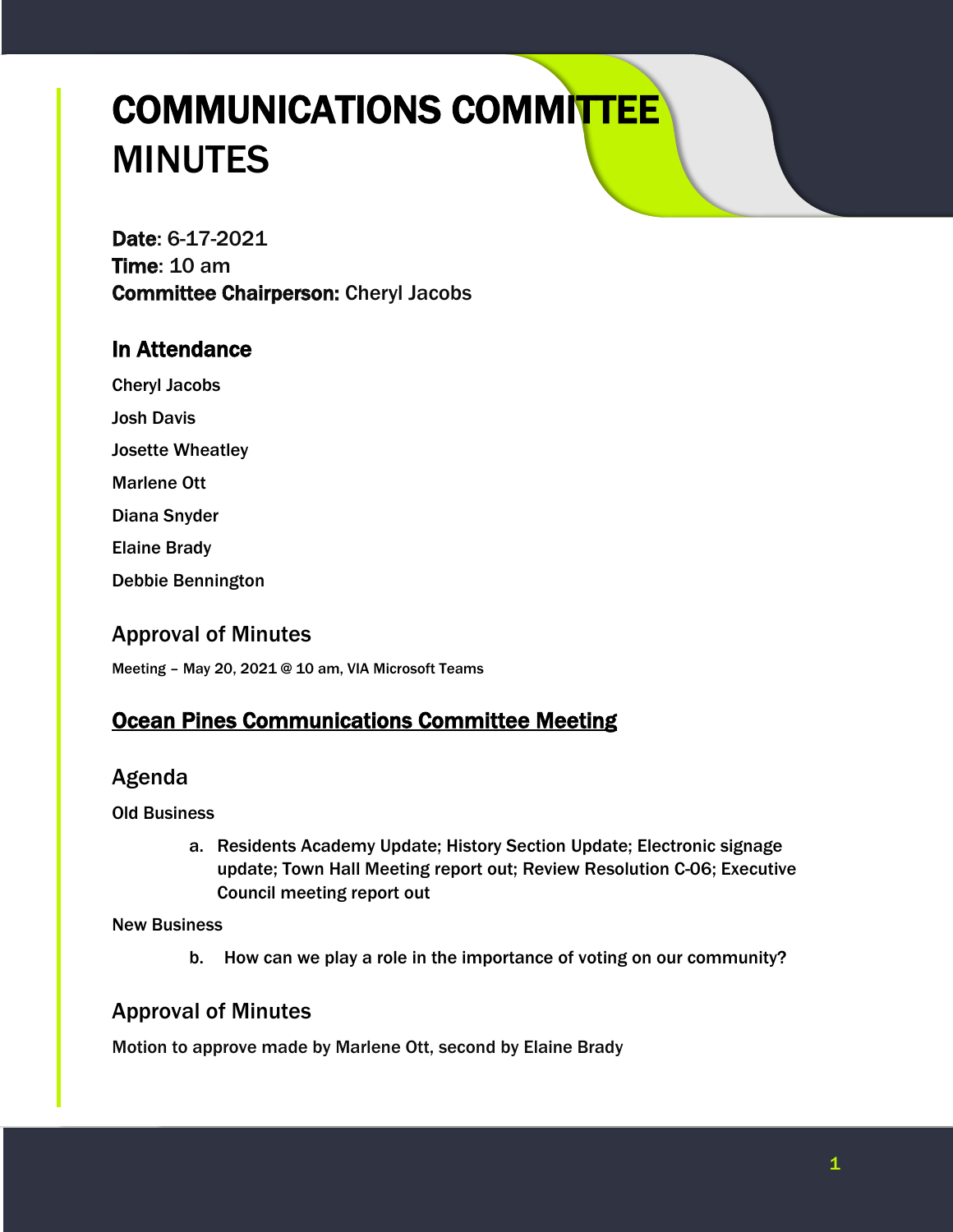## Residence Academy

Josh Davis reported that they would like to re-create the original Town Hall type video, with different speakers and topics. Josh would recommend to outsource the videoing of this task to professional

#### History Section

Marlene Ott and John Talbott joined forces and created an amazing documentary while at the Beach Club with the lovely view of the Atlantic Ocean behind them. Marlene suggested to invite Alta Weiss to assist them in the documentary. An invite has been requested.

#### Electronic Signage

We have not heard back from the board on how to proceed to date on this topic. John needs to firm up numbers and possibly add to next years budget.

#### Town Hall

Town Hall Meeting was a success and a video was created for all to view. Cheryl was a good moderator and was commended by the board for such. There was a motion to submit and the board approved the regulations last night, adopting Worcester County Laws for the rentals within our community.

## Resolution C-06

A review of this document was made to better understand our task to assist the board with issues within our community. A general consensus was made to with no opposition to submit the document to the board for review.

#### Strategic Planning committee request

The report out from the Executive Council meeting indicated the Communications Committee was fully prepared and provided information on the requested topics, and additional items provided by other Committee Chairs was shared. There remains a concern about how to fully engage the community to respond once a survey is prepared. The board will review 3 items per categories and work towards a strategic plan to help us be a better community.

Weakness: threats bad weather

Opportunities: Location

Strength: Amenities